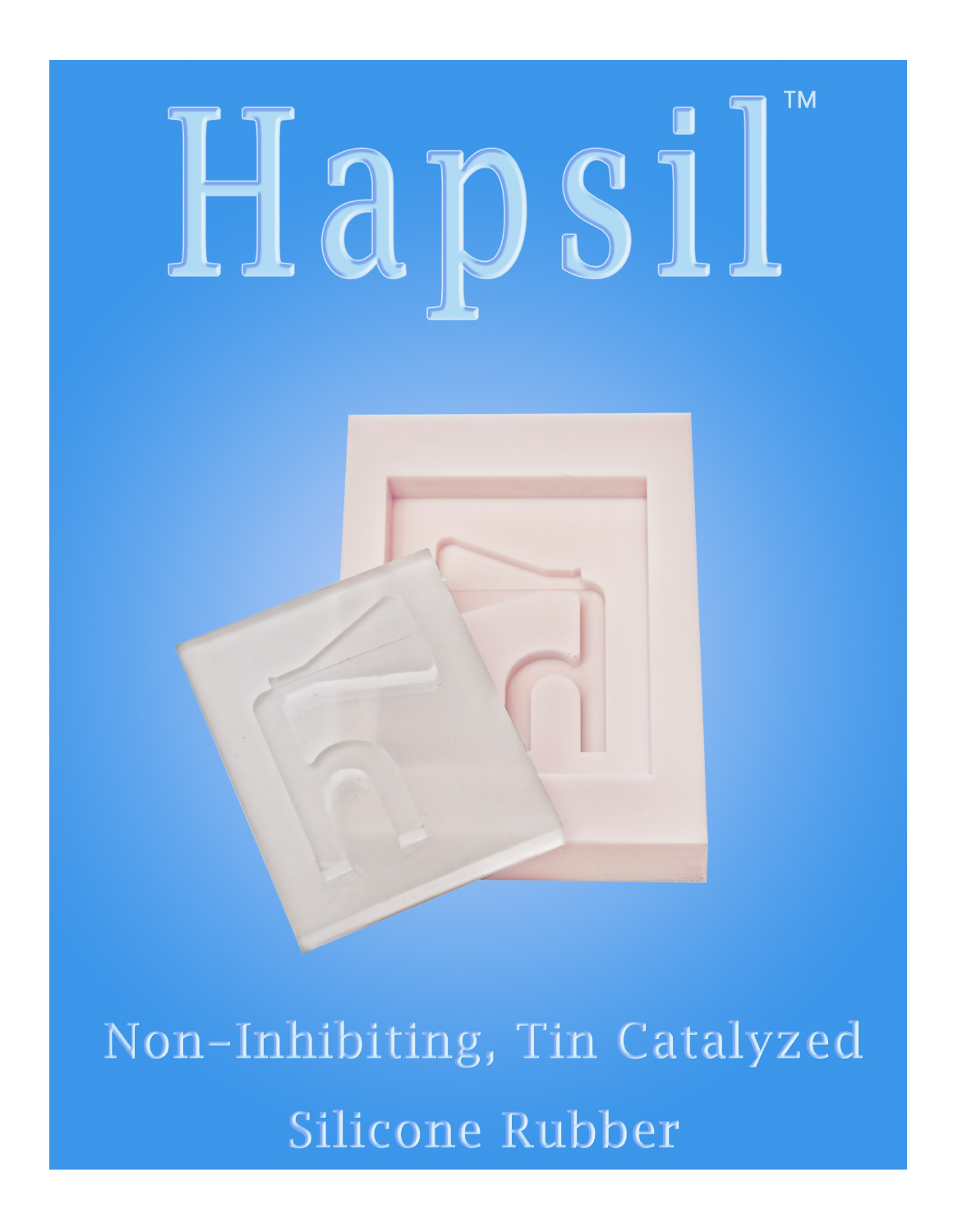# **Hapsil 360**

# **Material Overview**



**Hapsil 360** is a high tear strength, tin-catalyzed RTV-2 silicone rubber, which was designed for casting Hapco's wide variety of rigid and flexible polyurethane resins. **Hapsil 360** is not sensitive to inhibition, meaning it will cure at room temperature over virtually any surface.

**Hapsil 360** works well with clear and colorless casting resins that typically exhibit a sticky, uncured surface when cast against most silicones. It is easy to mix and de-air, and cures with minimal shrinkage. **Hapsil 360** can be used with or without a release agent and is ideal for any application where a strong flexible rubber is required.

| <b>Physical Properties</b>                         | <b>Test Method</b>          | Hapsil 360        |
|----------------------------------------------------|-----------------------------|-------------------|
| <b>Mix Ratio</b><br>by Volume A:B<br>by Weight A:B | Calculation                 | 100:5.6<br>100:5  |
| Gel Time 100 grams @ 25°C                          | <b>ASTM</b><br>D-2971       | $1-2$ hrs.        |
| Color (cured)                                      | <b>Visual</b>               | <b>Light Pink</b> |
| <b>Hardness Shore</b>                              | <b>ASTM</b><br>$D-2240$     | $30A \pm 3$       |
| Viscosity mixed at 25°C cps                        | <b>ASTM</b><br>D-4878       | $3500 \pm 50$     |
| Specific Gravity mixed at 25°C                     | <b>ASTM</b><br>D-4669       | 1.7               |
| Shrinkage                                          | <b>ASTM</b><br>D-2566       | 0.10%             |
| Demold Time @ 70°F 1/8" thick                      | <b>HAPCO</b><br><b>TEST</b> | $1-3$ hrs.        |
| Weight per cubic inch (lbs)                        | Calculation                 | 0.0614            |
| <b>Tensile Strength</b>                            | <b>ASTM</b><br>D-638        | 450 ± 25 psi      |
| Elongation                                         | <b>ASTM</b><br>D-638        | $425 \pm 25 \%$   |
| <b>Tear Strength</b>                               | <b>ASTM</b><br>$D-624$      | $125 \pm 25$ ppi  |

**NOTE: Hapsil 360 must be post cured overnight at 50˚C or above to eliminate the possibility of inhibition.**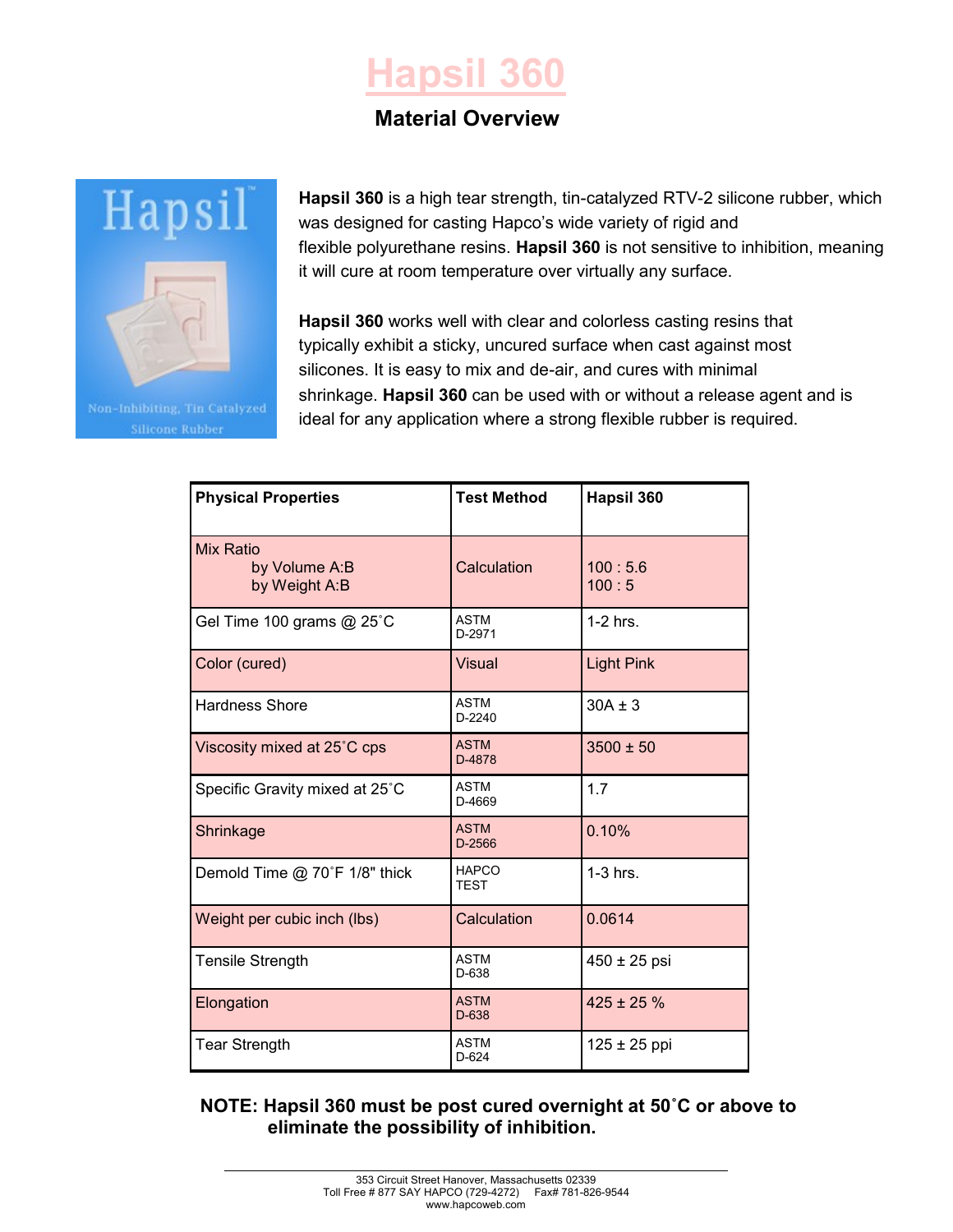### HAPSIL SERIES

#### *MATERIAL HANDLING, PROCESSING & SAFETY NOTES*

#### *POSTCURE:*

#### Postcure Heat: 100-175°F (38-79°C) for a *minimum* of 6-8 hours.

Hapco always recommends a post cure when using silicone to cast urethane parts. A postcure is essential when casting Hapco's clear or colorless products such as the Ultraclear, Steralloy, or Hapflex 700/800 Series polymers. Properties such as service temperature and elongation increase with heat acceleration. The lower the temperature the longer the post-cure (8-24 hrs).

#### *DEMOLD & CURE TIMES:*

Demold and final cure time can be accelerated with the addition of postcure heat 100-175°F (38-79°C) . To retain working life, heat the mold not the material for best results. Increasing the mold temperature to 80-100°F (26-38°C) will accelerate demold and cure times by up to 50%. For full cure polymers require at least 7-10 days. Final cure for faster gel materials (3-6 minute gel) is 3-7 days. Please be aware that size and mass effect demold and cure times. The customer and geometry will ultimately determine demold time.

#### *HARDNESS NOTE:*

 The hardness progresses more slowly in the longer working life systems. The hardness progression can be accelerated by using the faster version or by curing with mild heat. Hardness and cure progress will be retarded, slowed down, when the temperature falls below 70°F.

#### *SURFACE PREPARATION TO PREVENT ADHESION:*

To increase the life of the mold, choose one of Hapco's GREASE-IT release agents: GREASE-IT IV, GREASE-IT V, or GREASE-IT FDG when a Food & Drug grade release is required. For best results, apply in a few thin coats, drying between coats. Porous surfaces, i.e. wood, plaster, etc, must be sealed thoroughly before release is applied. Use multiple coats of a good sealant, such as: a high grade lacquer or urethane lacquer.

#### *SURFACE PREPARATION FOR ADHESION:*

Hapco does not recommend using silicones for adhesion purposes. If adhesion is desired, please contact a Hapco representative for a recommendation based on your application.

#### *MIXING:*

**IMPORTANT:** Mix, only when ready to use, by adding the curing agent to the resin portion and blending together thoroughly. Be sure to scrape and stir in all material sticking to the sides and bottom of the mixing container. Do not use paper containers or wooden mixing sticks. They may contain moisture. For best results, use plastic or coated containers, and metal or plastic sticks.

#### *CASTING:*

Pour in a thin unbroken stream into the lowest point in the cavity or mold. This will help break up some of the air entrapped during mixing. For best results, Hapco recommends vacuum degassing and/or pressure casting at 70-80 PSI.

#### *AIR RELEASE:*

Hapco recommends degassing the mixed product before casting to remove air from hand mixing. The vacuum must be capable of pulling 29" of mercury and the silicone must be in a container large enough to accommodate the rising air. These products can rise to over 4 times their initial volume.